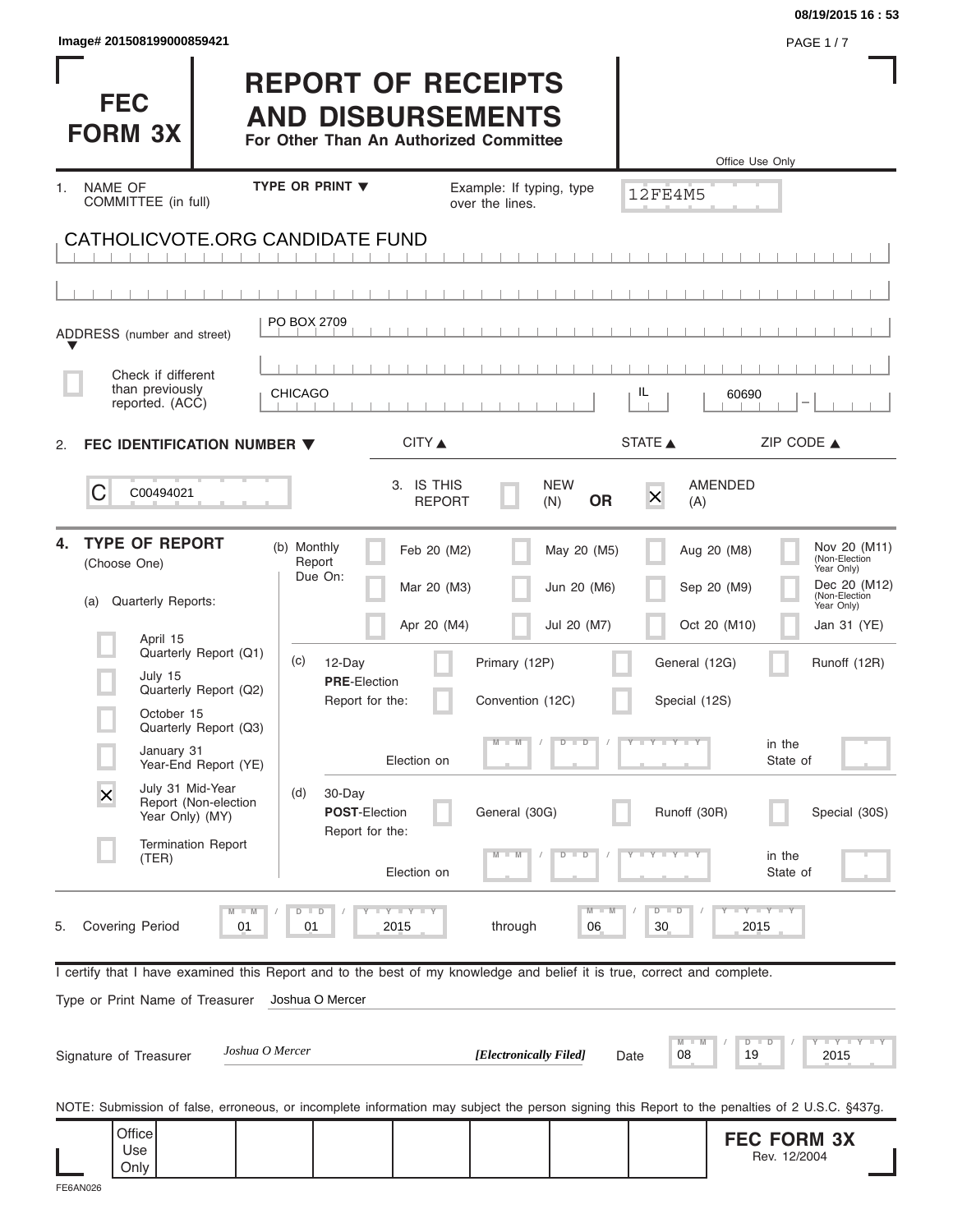|    | lmage# 201508199000859422                                                                             |                                                      |                                                 |
|----|-------------------------------------------------------------------------------------------------------|------------------------------------------------------|-------------------------------------------------|
|    | FEC Form 3X (Rev. 02/2003)                                                                            | <b>SUMMARY PAGE</b><br>OF RECEIPTS AND DISBURSEMENTS | Page 2                                          |
|    | Write or Type Committee Name                                                                          |                                                      |                                                 |
|    | CATHOLICVOTE.ORG CANDIDATE FUND                                                                       |                                                      |                                                 |
|    | Report Covering the Period:<br>01<br>From:                                                            | 01<br>2015<br>To:                                    | 06<br>30<br>2015                                |
|    |                                                                                                       | <b>COLUMN A</b><br><b>This Period</b>                | <b>COLUMN B</b><br><b>Calendar Year-to-Date</b> |
| 6. | Cash on Hand<br>(a)<br>$-1$ Y $-1$ Y<br>January 1,<br>2015                                            |                                                      | 102849.58                                       |
|    | Cash on Hand at<br>(b)<br>Beginning of Reporting Period                                               | 102849.58                                            |                                                 |
|    | Total Receipts (from Line 19)<br>(c)                                                                  | 175.00                                               | 175.00                                          |
|    | Subtotal (add Lines 6(b) and<br>(d)<br>6(c) for Column A and Lines<br>$6(a)$ and $6(c)$ for Column B) | 103024.58                                            | 103024.58                                       |
| 7. | Total Disbursements (from Line 31)                                                                    | 4266.17                                              | 4266.17                                         |
| 8. | Cash on Hand at Close of<br><b>Reporting Period</b><br>(subtract Line $7$ from Line $6(d)$ )          | 98758.41                                             | 98758.41                                        |
| 9. | Debts and Obligations Owed TO<br>the Committee (Itemize all on<br>Schedule C and/or Schedule D)       | 0.00                                                 |                                                 |

| 10. Debts and Obligations Owed BY |  |
|-----------------------------------|--|
| the Committee (Itemize all on     |  |
| Schedule C and/or Schedule D)     |  |

This committee has qualified as a multicandidate committee. (see FEC FORM 1M)

### **For further information contact:**

S S S , , .

0.00

Federal Election Commission 999 E Street, NW Washington, DC 20463

Toll Free 800-424-9530 Local 202-694-1100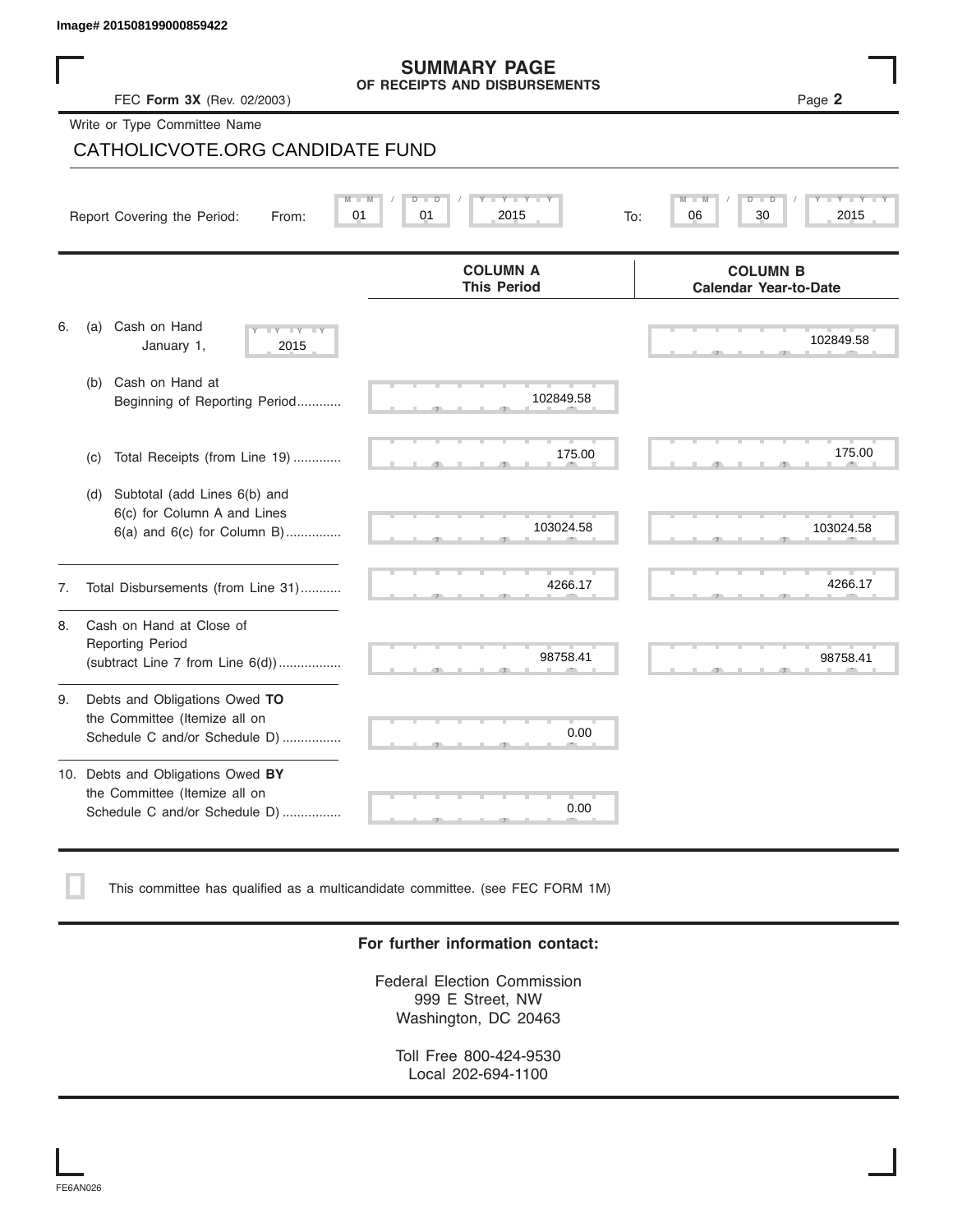# **DETAILED SUMMARY PAGE**

|                                                                              | <b>DETAILED SUMMARY PAGE</b>                |                                                 |
|------------------------------------------------------------------------------|---------------------------------------------|-------------------------------------------------|
| FEC Form 3X (Rev. 06/2004)                                                   | of Receipts                                 | Page 3                                          |
| Write or Type Committee Name                                                 |                                             |                                                 |
| CATHOLICVOTE.ORG CANDIDATE FUND                                              |                                             |                                                 |
|                                                                              |                                             |                                                 |
| Report Covering the Period:<br>01<br>From:                                   | <b>TYTY TYTY</b><br>01<br>2015<br>To:       | $M -$<br>Y TY<br>$D$ $\Box$<br>30<br>06<br>2015 |
| I. Receipts                                                                  | <b>COLUMN A</b><br><b>Total This Period</b> | <b>COLUMN B</b><br><b>Calendar Year-to-Date</b> |
| 11. Contributions (other than loans) From:                                   |                                             |                                                 |
| Individuals/Persons Other<br>(a)                                             |                                             |                                                 |
| <b>Than Political Committees</b>                                             |                                             |                                                 |
| (i) Itemized (use Schedule A)                                                | 0.00                                        | 0.00                                            |
|                                                                              |                                             |                                                 |
|                                                                              | 175.00                                      | 175.00                                          |
| (iii) TOTAL (add                                                             |                                             |                                                 |
| Lines $11(a)(i)$ and $(ii)$                                                  | 175.00                                      | 175.00                                          |
|                                                                              |                                             | 0.00                                            |
| Political Party Committees<br>(b)                                            | 0.00                                        |                                                 |
| <b>Other Political Committees</b><br>(C)                                     | 0.00                                        | 0.00                                            |
|                                                                              |                                             |                                                 |
| Total Contributions (add Lines<br>(d)<br>$11(a)(iii)$ , (b), and (c)) (Carry |                                             |                                                 |
| Totals to Line 33, page 5) ▶                                                 | 175.00                                      | 175.00                                          |
| 12. Transfers From Affiliated/Other                                          |                                             |                                                 |
|                                                                              | 0.00                                        | 0.00                                            |
|                                                                              |                                             |                                                 |
|                                                                              | 0.00                                        | 0.00                                            |
|                                                                              |                                             |                                                 |
| 14. Loan Repayments Received                                                 | 0.00                                        | 0.00                                            |
| 15. Offsets To Operating Expenditures                                        |                                             |                                                 |
| (Refunds, Rebates, etc.)                                                     |                                             |                                                 |
| (Carry Totals to Line 37, page 5)                                            | 0.00                                        | 0.00                                            |
| 16. Refunds of Contributions Made                                            |                                             |                                                 |
| to Federal Candidates and Other                                              |                                             |                                                 |
| Political Committees                                                         | 0.00                                        | 0.00                                            |
| 17. Other Federal Receipts                                                   |                                             |                                                 |
|                                                                              | 0.00                                        | 0.00                                            |
| 18. Transfers from Non-Federal and Levin Funds                               |                                             |                                                 |
| (a) Non-Federal Account                                                      |                                             |                                                 |
|                                                                              | 0.00                                        | 0.00                                            |
|                                                                              |                                             |                                                 |
| (b) Levin Funds (from Schedule H5)                                           | 0.00                                        | 0.00                                            |
|                                                                              |                                             |                                                 |
| (c) Total Transfers (add $18(a)$ and $18(b)$ )                               | 0.00                                        | 0.00                                            |
|                                                                              |                                             |                                                 |
| 19. Total Receipts (add Lines 11(d),                                         |                                             |                                                 |
| 12, 13, 14, 15, 16, 17, and 18(c)) ▶                                         | 175.00                                      | 175.00                                          |
|                                                                              |                                             |                                                 |
| 20. Total Federal Receipts                                                   |                                             |                                                 |
| (subtract Line 18(c) from Line 19)  ▶                                        | 175.00                                      | 175.00                                          |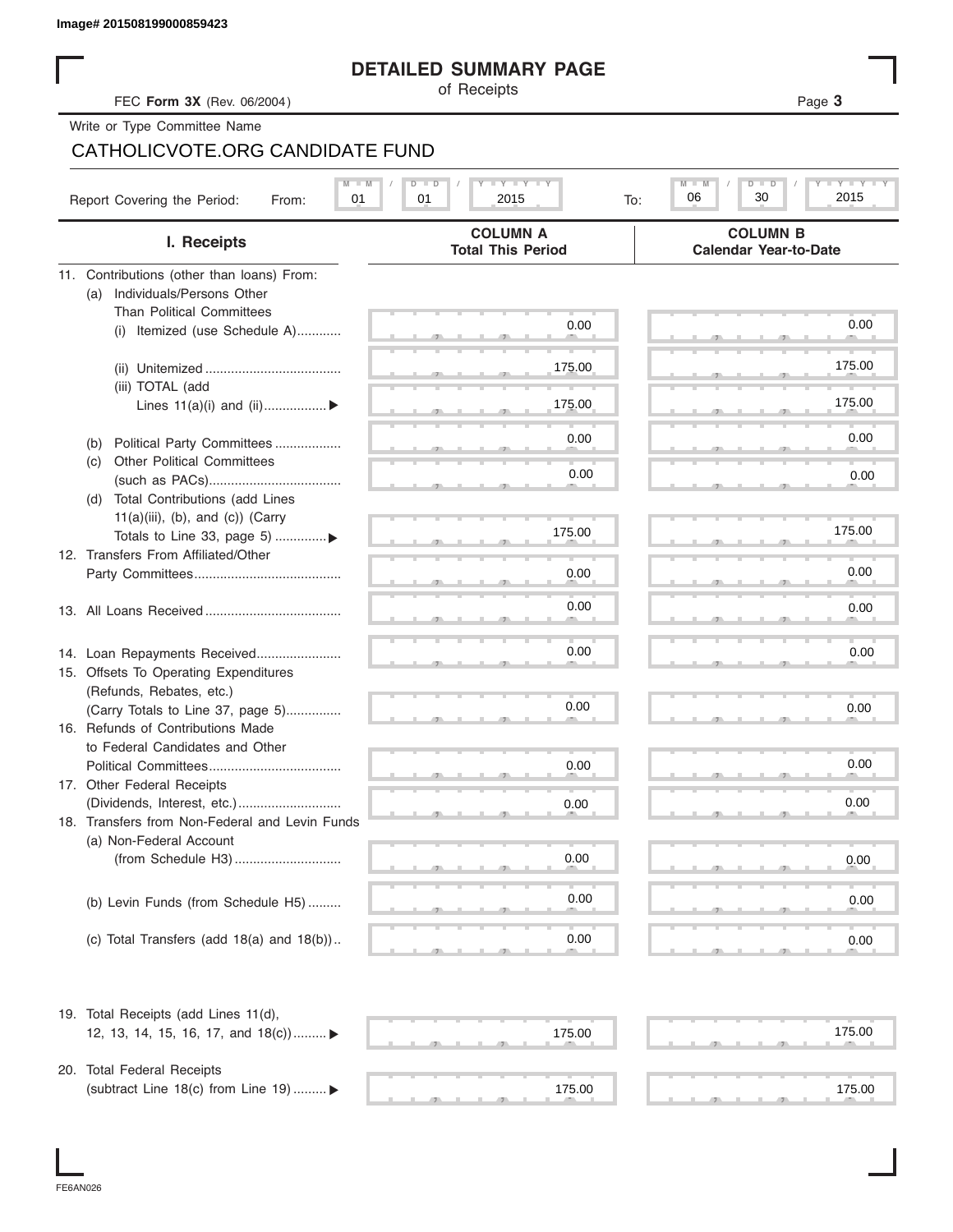# **DETAILED SUMMARY PAGE**

|            | FEC Form 3X (Rev. 02/2003)                                              | of Disbursements         | Page 4                       |
|------------|-------------------------------------------------------------------------|--------------------------|------------------------------|
|            | <b>II. Disbursements</b>                                                | <b>COLUMN A</b>          | <b>COLUMN B</b>              |
|            | 21. Operating Expenditures:                                             | <b>Total This Period</b> | <b>Calendar Year-to-Date</b> |
|            | (a) Allocated Federal/Non-Federal                                       |                          |                              |
|            | Activity (from Schedule H4)<br>Federal Share<br>(i)                     | 0.00                     | 0.00                         |
|            |                                                                         |                          |                              |
|            | Non-Federal Share<br>(ii)                                               | 0.00                     | 0.00                         |
|            | (b) Other Federal Operating                                             | 4106.17                  | 4106.17                      |
|            | (c) Total Operating Expenditures                                        |                          |                              |
|            | (add 21(a)(i), (a)(ii), and (b))                                        | 4106.17                  | 4106.17                      |
|            | 22. Transfers to Affiliated/Other Party                                 |                          | 0.00                         |
|            | 23. Contributions to                                                    | 0.00                     |                              |
|            | Federal Candidates/Committees<br>and Other Political Committees         | 0.00                     | 0.00                         |
|            | 24. Independent Expenditures                                            |                          |                              |
|            |                                                                         | 0.00                     | 0.00                         |
|            |                                                                         | 0.00                     | 0.00                         |
|            |                                                                         |                          |                              |
|            |                                                                         | 0.00                     | 0.00                         |
|            |                                                                         | 0.00                     | 0.00                         |
| (a)        | 28. Refunds of Contributions To:<br>Individuals/Persons Other           |                          |                              |
|            | Than Political Committees                                               | 0.00                     | 0.00                         |
|            |                                                                         | 0.00                     | 0.00                         |
| (b)<br>(c) | Political Party Committees<br><b>Other Political Committees</b>         |                          |                              |
|            |                                                                         | 0.00                     | 0.00                         |
|            |                                                                         |                          |                              |
| (d)        | <b>Total Contribution Refunds</b><br>(add Lines 28(a), (b), and $(c)$ ) | 0.00                     | 0.00                         |
|            |                                                                         |                          |                              |
|            |                                                                         | 160.00                   | 160.00                       |
|            | 30. Federal Election Activity (2 U.S.C. §431(20))                       |                          |                              |
|            | (a) Allocated Federal Election Activity                                 |                          |                              |
|            | (from Schedule H6)                                                      |                          |                              |
|            |                                                                         | 0.00                     | 0.00                         |
|            |                                                                         | 0.00                     | 0.00                         |
| (b)        | Federal Election Activity Paid Entirely                                 |                          |                              |
|            | With Federal Funds                                                      | 0.00                     | 0.00                         |
| (C)        | Total Federal Election Activity (add                                    | 0.00                     | 0.00                         |
|            | Lines $30(a)(i)$ , $30(a)(ii)$ and $30(b))$                             |                          |                              |
|            | 31. Total Disbursements (add Lines 21(c), 22,                           |                          |                              |
|            | 23, 24, 25, 26, 27, 28(d), 29 and 30(c))                                | 4266.17                  | 4266.17                      |
|            | 32. Total Federal Disbursements                                         |                          |                              |
|            | (subtract Line 21(a)(ii) and Line 30(a)(ii)                             |                          |                              |
|            |                                                                         | 4266.17                  | 4266.17                      |

FE6AN026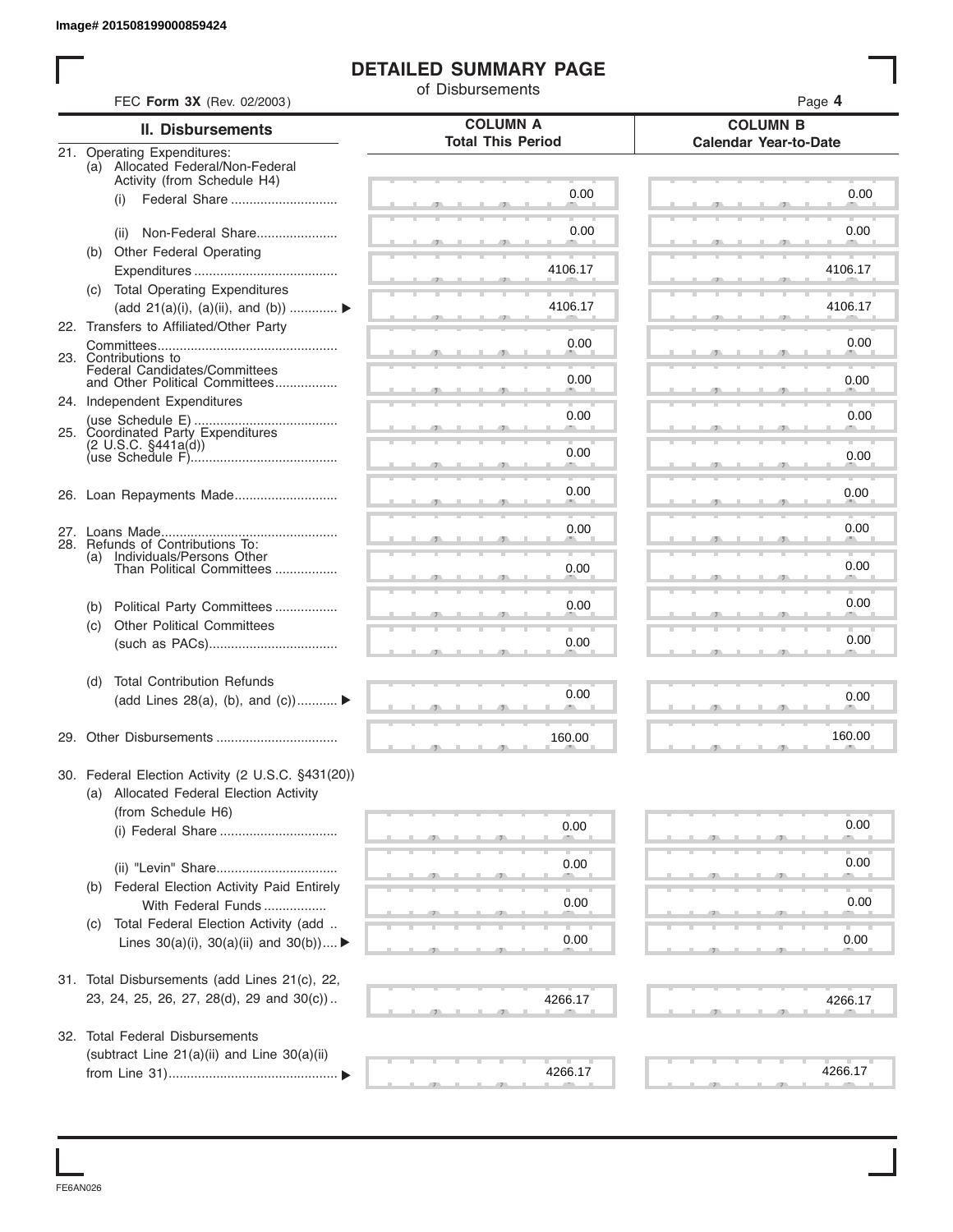## **DETAILED SUMMARY PAGE**

| FEC Form 3X (Rev. 02/2003)                                                               | <b>DETAILED SUMMARY PAGE</b><br>of Disbursements | Page 5                                          |
|------------------------------------------------------------------------------------------|--------------------------------------------------|-------------------------------------------------|
| III. Net Contributions/Operating Ex-<br>penditures                                       | <b>COLUMN A</b><br><b>Total This Period</b>      | <b>COLUMN B</b><br><b>Calendar Year-to-Date</b> |
| 33. Total Contributions (other than loans)                                               | 175.00                                           | 175.00                                          |
| 34. Total Contribution Refunds                                                           | 0.00                                             | 0.00                                            |
| 35. Net Contributions (other than loans)<br>(subtract Line 34 from Line 33)              | 175.00                                           | 175.00                                          |
| <b>Total Federal Operating Expenditures</b><br>36.<br>(add Line 21(a)(i) and Line 21(b)) | 4106.17                                          | 4106.17                                         |
| 37. Offsets to Operating Expenditures                                                    | 0.00                                             | 0.00                                            |
| <b>Net Operating Expenditures</b><br>38.                                                 | 4106.17                                          | 4106.17                                         |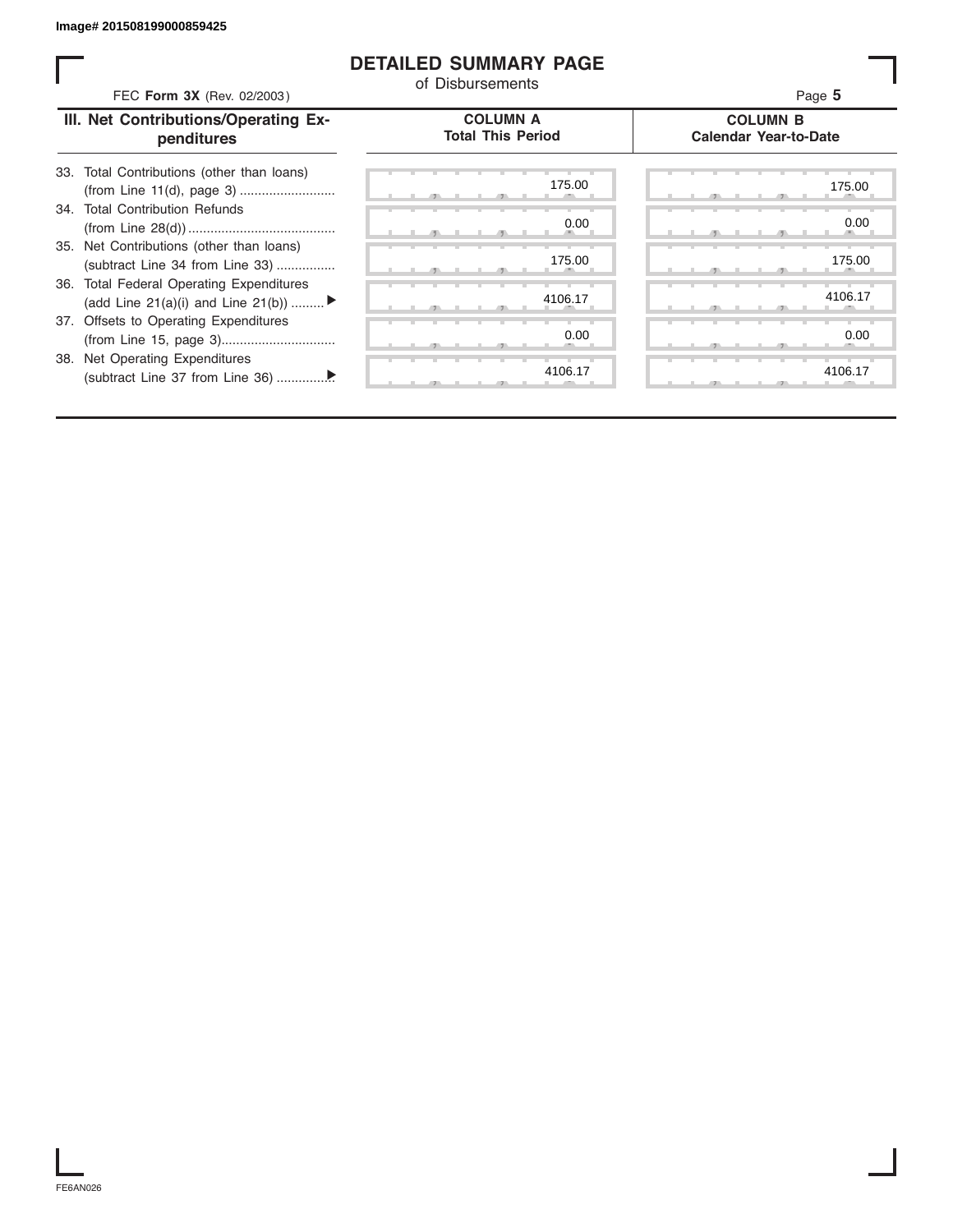| Image# 201508199000859426                                                                                                                                                                                                                                                               |                                                                                                |                                                                                                                                    |
|-----------------------------------------------------------------------------------------------------------------------------------------------------------------------------------------------------------------------------------------------------------------------------------------|------------------------------------------------------------------------------------------------|------------------------------------------------------------------------------------------------------------------------------------|
| SCHEDULE B (FEC Form 3X)<br><b>ITEMIZED DISBURSEMENTS</b>                                                                                                                                                                                                                               | Use separate schedule(s)                                                                       | PAGE<br>6<br>$\overline{7}$<br>OF<br>FOR LINE NUMBER:<br>(check only one)                                                          |
|                                                                                                                                                                                                                                                                                         | for each category of the<br>$\overline{X}$ 21b<br>Detailed Summary Page<br>27                  | 22<br>23<br>24<br>25<br>26<br>28a<br>28 <sub>b</sub><br>29<br>28 <sub>c</sub><br>30 <sub>b</sub>                                   |
| Any information copied from such Reports and Statements may not be sold or used by any person for the purpose of soliciting contributions<br>or for commercial purposes, other than using the name and address of any political committee to solicit contributions from such committee. |                                                                                                |                                                                                                                                    |
| NAME OF COMMITTEE (In Full)<br>CATHOLICVOTE.ORG CANDIDATE FUND                                                                                                                                                                                                                          |                                                                                                |                                                                                                                                    |
| Full Name (Last, First, Middle Initial)<br>A. ActRight Engagement                                                                                                                                                                                                                       |                                                                                                | Date of Disbursement                                                                                                               |
| Mailing Address 2029 K Street<br>Suite 300                                                                                                                                                                                                                                              |                                                                                                | <b>LY LY LY</b><br>$\blacksquare$ M<br>$\overline{D}$<br>$\Box$<br>2015<br>05<br>26                                                |
| City<br>Washington                                                                                                                                                                                                                                                                      | <b>State</b><br>Zip Code<br>DC<br>20006                                                        | Transaction ID: SB21B.18113                                                                                                        |
| Purpose of Disbursement<br>website<br>Candidate Name                                                                                                                                                                                                                                    |                                                                                                | Amount of Each Disbursement this Period                                                                                            |
| Office Sought:<br>House                                                                                                                                                                                                                                                                 | Category/<br><b>Type</b><br>Disbursement For:                                                  | 2750.00                                                                                                                            |
| Senate<br>President<br>State:<br>District:                                                                                                                                                                                                                                              | Primary<br>General<br>Other (specify) $\blacktriangledown$                                     |                                                                                                                                    |
| Full Name (Last, First, Middle Initial)<br><b>B.</b> ActRight Engagement                                                                                                                                                                                                                |                                                                                                | Date of Disbursement                                                                                                               |
| Mailing Address 2029 K Street<br>Suite 300                                                                                                                                                                                                                                              |                                                                                                | $-1 - Y - 1 - Y - 1$<br>M<br>W<br>$\overline{D}$<br>$\overline{D}$<br>2015<br>05<br>26                                             |
| City<br>Washington                                                                                                                                                                                                                                                                      | Zip Code<br><b>State</b><br>DC<br>20006                                                        | Transaction ID: SB21B.18114                                                                                                        |
| Purpose of Disbursement<br>website<br>Candidate Name                                                                                                                                                                                                                                    | Category/                                                                                      | Amount of Each Disbursement this Period<br>550.00                                                                                  |
| Office Sought:<br>House<br>Senate<br>President<br>State:<br>District:                                                                                                                                                                                                                   | <b>Type</b><br>Disbursement For:<br>Primary<br>General<br>Other (specify) $\blacktriangledown$ | - 51                                                                                                                               |
| Full Name (Last, First, Middle Initial)<br>C. Delta Air                                                                                                                                                                                                                                 |                                                                                                | Date of Disbursement                                                                                                               |
| Mailing Address 6000 N Terminal Pkwy                                                                                                                                                                                                                                                    |                                                                                                | $\mathbf{I}$ $\mathbf{Y}$ $\mathbf{I}$ $\mathbf{Y}$ $\mathbf{I}$ $\mathbf{Y}$<br>M<br>W<br>D<br>$\blacksquare$<br>2015<br>04<br>07 |
| City<br>Atlanta                                                                                                                                                                                                                                                                         | Zip Code<br><b>State</b><br>GA<br>30320                                                        | Transaction ID: SB21B.18149                                                                                                        |
| Purpose of Disbursement<br>Travel<br>Candidate Name                                                                                                                                                                                                                                     | 002                                                                                            | Amount of Each Disbursement this Period                                                                                            |
| Office Sought:<br>House                                                                                                                                                                                                                                                                 | Category/<br><b>Type</b><br>Disbursement For:                                                  | 205.00                                                                                                                             |
| Senate<br>President<br>State:<br>District:                                                                                                                                                                                                                                              | Primary<br>General<br>Other (specify) $\blacktriangledown$                                     |                                                                                                                                    |
|                                                                                                                                                                                                                                                                                         |                                                                                                | 3505.00                                                                                                                            |
|                                                                                                                                                                                                                                                                                         |                                                                                                |                                                                                                                                    |

ı